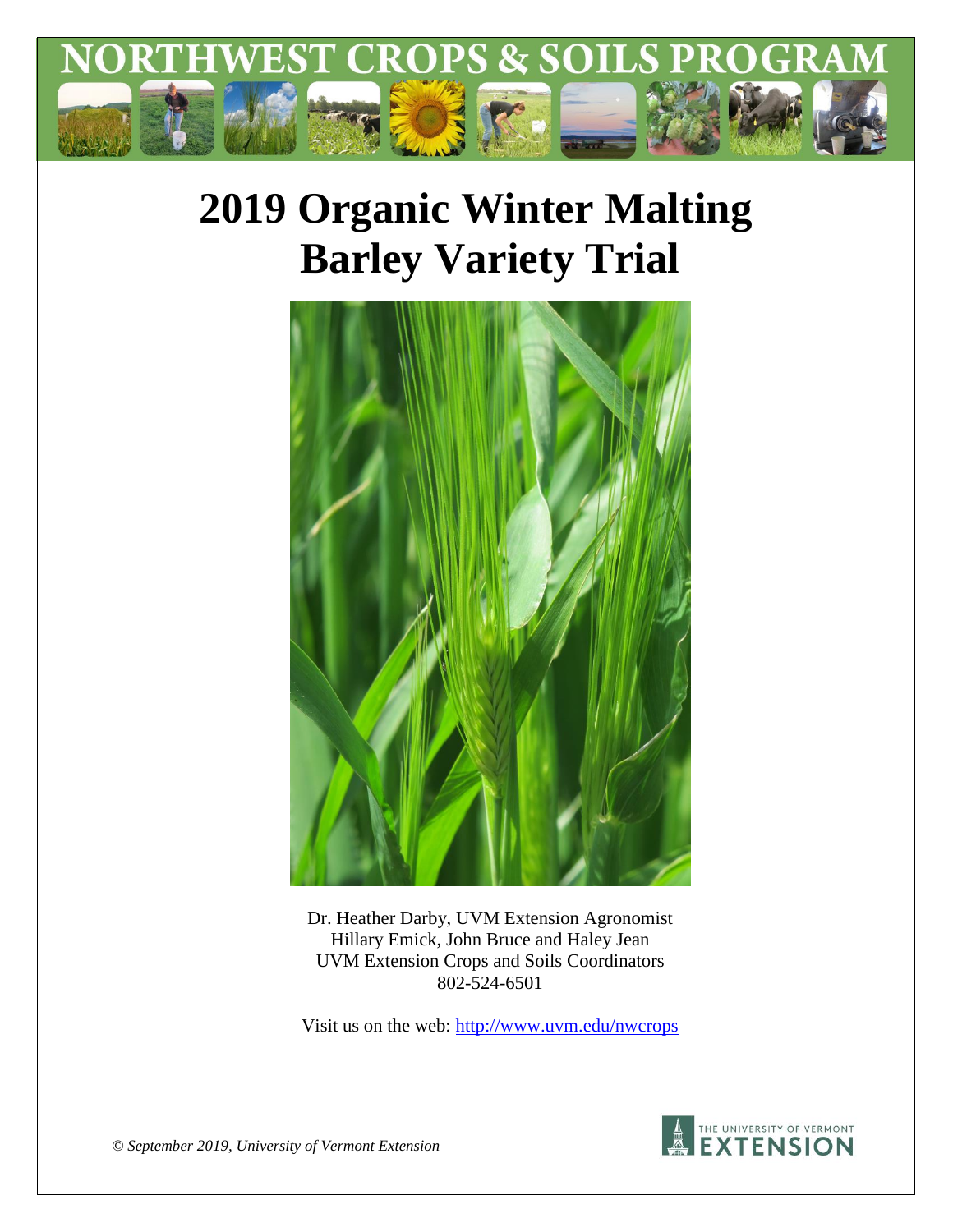#### **2019 ORGANIC WINTER MALTING BARLEY VARIETY TRIAL**

Dr. Heather Darby, University of Vermont Extension heather.darby[at]uvm.edu

The revival of the small grains industry in the Northeast and the strength of the locavore movement, craft breweries and distilleries have expressed an interest in sourcing local barley for malting. Malting barley must meet specific quality characteristics such as low protein content and high germination. Depending on the variety, barley can be planted in either the spring or fall, and both two- and six-row barley can be used for malting. In the fall of 2018, a winter malting barley trial was conducted to evaluate yield and quality of 17 varieties.

## **MATERIALS AND METHODS**

In the fall of 2018, a winter malting barley variety trial was established at Borderview Research Farm in Alburgh, VT. The experimental plot design was a randomized complete block with three replications. The treatments were 17 winter malting barley varieties, listed in Table 1.

| <b>Winter barley variety</b> | <b>Type</b> | <b>Seed source</b>             |  |
|------------------------------|-------------|--------------------------------|--|
| 08ARS509-1                   | $2$ -row    | USDA-ARS                       |  |
| 08ARS632-5                   | $2$ -row    | <b>USDA-ARS</b>                |  |
| 13ARS537-13                  | $2$ -row    | <b>USDA-ARS</b>                |  |
| 13ARS537-19                  | $2$ -row    | <b>USDA-ARS</b>                |  |
| AC10/028/53                  | $2$ -row    | <b>Ackermann Saatzucht</b>     |  |
| Charles                      | $2$ -row    | Saved seed                     |  |
| DH120304                     | $2$ -row    | <b>Oregon State University</b> |  |
| DH130910                     | $2$ -row    | <b>Oregon State University</b> |  |
| DH140088                     | $2$ -row    | <b>Oregon State University</b> |  |
| DH140963                     | $2$ -row    | <b>Oregon State University</b> |  |
| Endeavor                     | $2$ -row    | Saved seed                     |  |
| Flavia                       | $2$ -row    | <b>Ackermann Saatzucht</b>     |  |
| Hirondella                   | 6-row       | Ackermann Saatzucht            |  |
| Lyberac                      | $2$ -row    | <b>Ackermann Saatzucht</b>     |  |
| Rossignola                   | $2$ -row    | Ackermann Saatzucht            |  |
| Thoroughbred                 | 6-row       | Saved seed                     |  |
| Wintmalt                     | $2$ -row    | Saved seed                     |  |

#### **Table 1. Varietal information for the 17 winter malting barley varieties, 2018-2019.**

All plots were managed with practices similar to those used by producers in the surrounding area (Table 2). The previous crop planted on this site was spring barley. The trial area was plowed, disked, and spike toothed harrowed before planting. The plots were seeded with a Great Plains NT60 Cone Seeder on 20- Sep 2018 with a seeding rate of 160 lbs ac<sup>-1</sup> into Benson rocky silt loam. Plot size was 5' x 20'. The trial was terminated in July 2019 due to extensive bird damage.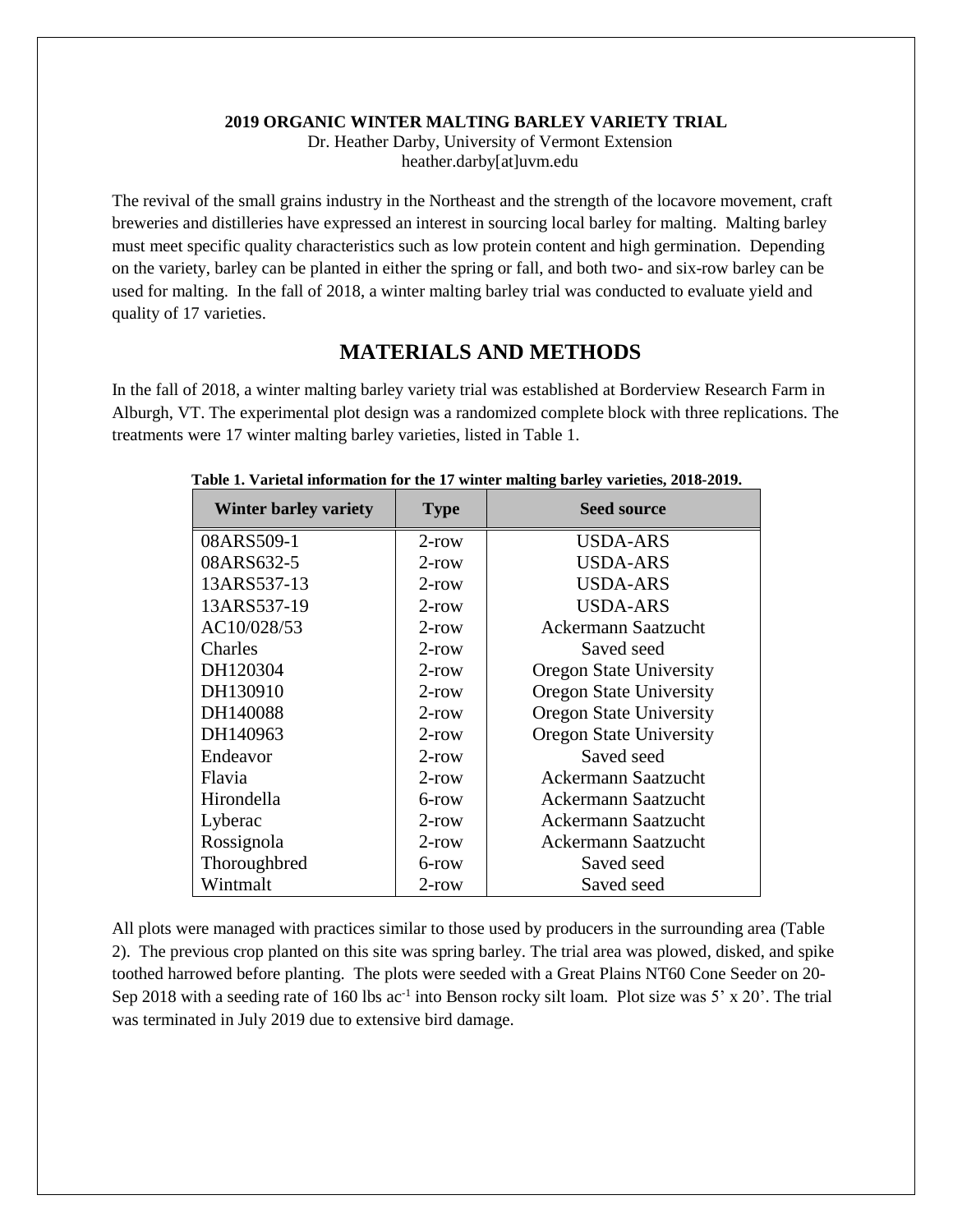| Table 2. General plot management, 2018-2019. |  |  |  |  |
|----------------------------------------------|--|--|--|--|
|----------------------------------------------|--|--|--|--|

|                                | Alburgh, VT                          |  |  |
|--------------------------------|--------------------------------------|--|--|
| <b>Trial information</b>       | <b>Borderview Research Farm</b>      |  |  |
| Soil type                      | Benson rocky silt loam               |  |  |
| Previous crop                  | Spring barley                        |  |  |
| <b>Tillage operations</b>      | Fall plow, disk & spike tooth harrow |  |  |
| Seeding Rates (lbs $ac^{-1}$ ) | 160                                  |  |  |
| <b>Row spacing (in)</b>        | 6                                    |  |  |
| <b>Replicates</b>              | 3                                    |  |  |
| <b>Planting date</b>           | 20-Sep 2018                          |  |  |
| Plot size (ft)                 | $5 \times 20$                        |  |  |

Fall and spring populations, winter survival, and flowering dates were recorded. Flowering dates were recorded when at least 50% of the plot was in bloom. Populations were measured in fall 2018 and spring 2019 by counting the number of plants in three twelve inch sections of a row. Winter survival was assessed by the ratio of spring to fall populations.

## **RESULTS**

The target seeding rate for the trial was  $350$  seeds m<sup>-2</sup>. The average fall population for the trial was  $259$ plants  $m<sup>2</sup>$  (Table 3). The variety with the highest fall population was Thoroughbred with 388 plants  $m<sup>2</sup>$ . Although it did not have the highest winter survival rate, Thoroughbred still had the highest spring population with 179 plants m<sup>-2</sup>. DH140963 had the highest winter survival rate at 42.9%. Three other varieties (DH130910, Rossignola, and Thoroughbred) also had winter survival rates over 33%. The average flowering date was 5-Jun. There was only a five day range between 3-Jun and 7-Jun for flowering date for winter barley.

| <b>Variety</b> | Fall            | <b>Spring</b>   | <b>Winter survival</b> | <b>Flowering date</b> |
|----------------|-----------------|-----------------|------------------------|-----------------------|
|                | population      | population      |                        |                       |
|                | plants $m^{-2}$ | plants $m^{-2}$ | $\%$                   | date                  |
| 08ARS509-1     | 251             | 32              | 15.4%                  | $6$ -Jun              |
| 08ARS632-5     | 226             |                 | 3.5%                   | $6$ -Jun              |
| 13ARS537-13    | 233             | 0               | $0.0\%$                | $6$ -Jun              |
| 13ARS537-19    | 176             | 43              | 32.2%                  | $5-Jun$               |
| AC10/028/53    | 276             | 83              | 27.0%                  | $4-Jun$               |
| Charles        | 291             | 90              | 29.8%                  | $4-Jun$               |
| DH120304       | 269             | 43              | 16.3%                  | $6$ -Jun              |
| DH130910       | 233             | 93              | 38.7%                  | $5-Jun$               |
| DH140088       | 258             | 36              | 15.3%                  | $6$ -Jun              |
| DH140963       | 233             | 97              | 42.9%                  | $7-Jun$               |
| Endeavor       | 258             | 68              | 26.5%                  | $6$ -Jun              |

**Table 3. 2019 winter barley agronomic characteristics in Alburgh, VT.**